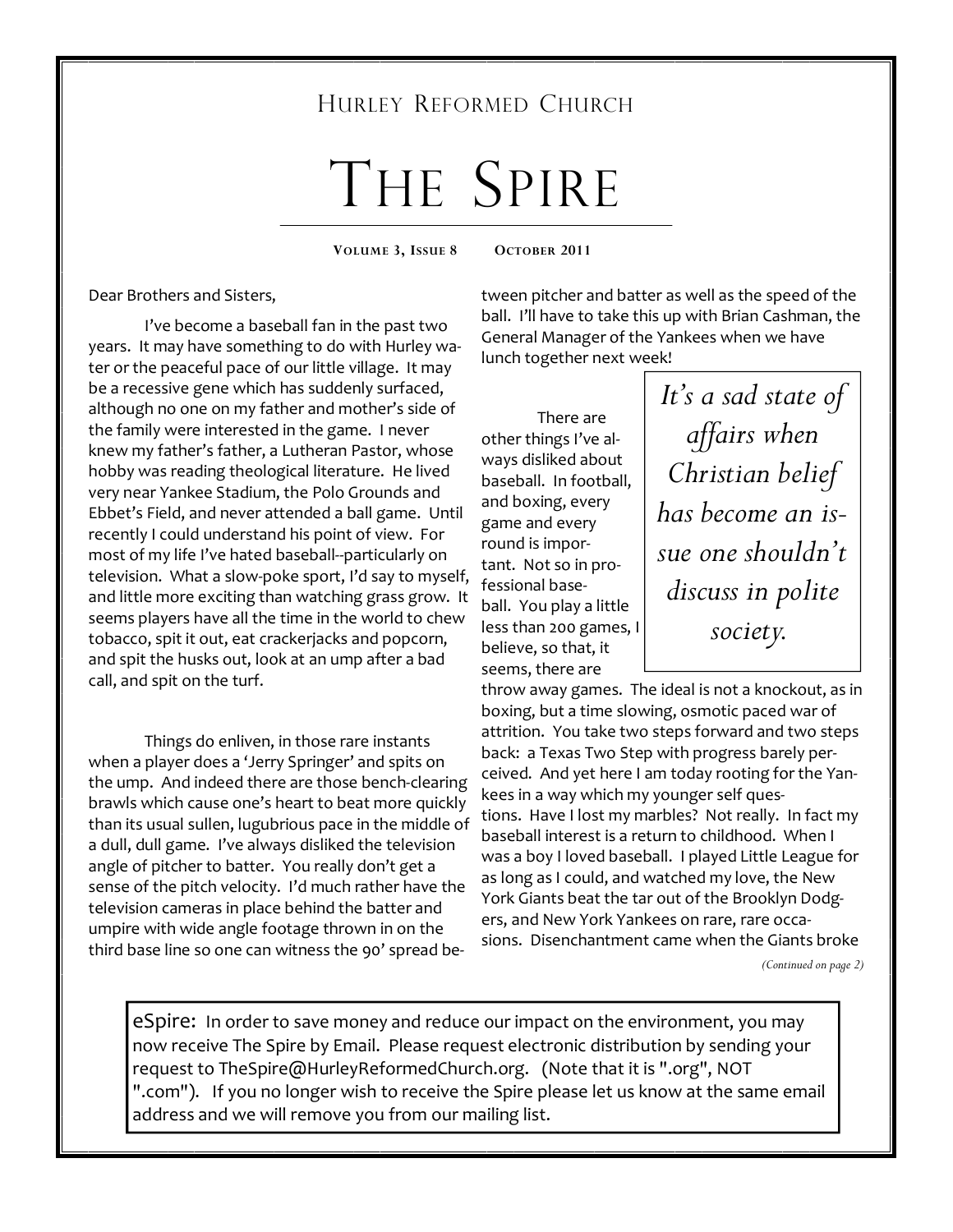*(Continued from page 1)* 

my heart and moved to San Francisco in the late 50's.

 Now when I have spare moments, I watch baseball as well as pro football. I've become a Yankees fan, largely because their games are accessible on their own channel. I also like the 'Pinstripers' because of one player in particular, Mariano Rivera. When I was attending graduate school in uptown Manhattan several years ago, I had the opportunity to hear the greatest relief pitcher in history speak at a Hispanic church on Broadway. The subject was Jesus Christ rather than baseball. He arrived, Bible in hand, along with his wife and children. He expressed his love of Jesus, and commitment he felt to spread the Gospel. He noted that his faith was far more precious than his sterling baseball career, and that, indeed, he could not have attained the latter without the former.

stated that since his arrival to the Yankees back in 1995, no player has polite society. Writing in the late been more valuable to this storied franchise. At the press conference yesterday, Mo, as he is called, downplayed his accomplishment. He was more concerned that his team make the playoffs, and noted that he's more comfortable below rather than above the radar. It appears he's not a spotlight seeker. Most significant for me was his refrain when asked about the reasons for his remarkable 15 year career in the majors. "By the mercy of God" he repeated again and again. Flanked by his children, he expressed matter of factly the source of his strength and brilliance. By the mercy of God. There were many reporters in the room, and commentators outside it. Not one asked him to say more about his faith. God's mercy was ignored, overlooked, cast aside as, perhaps, the one unappealing aspect of the great pitcher, and a source of embarrassment to the mavens of the secular media. Stick to baseball, Mo!

I write the day after he threw his 602 save, the most in baseball history. One announcer

It's a sad state of affairs when Christian belief has become

an issue one shouldn't discuss in 50's English sociologist, Geoffrey Gorer noted that people in his era treated death and dying the way Victorians treated the subject of sexuality: It was swept under the rug. In the 50's and 60's people dared not mention the word 'cancer' in polite society. It, too, was vacuumed from social consciousness. Now a social faux pas if not a sin is to say one is a Christian--except if you're a politician on the national stage--and to attribute whatever success one has to the grace and mercy of a loving God, and his Savior Son, Jesus.

The apostle Paul was not an athlete, but he employs athletic metaphors in his letters. But I think he may have touched what Mo experiences, but which cannot be expressed fully for fear of being laughed off stage. "Athletes exercise control in all things; they do it to receive a perishable wreath; but we an imperishable one." 1 Corinthians 9:25

In Christ's service, Doc Bob

#### Contemporary Praise and Worship Held the First Sunday of the Month

Featuring: "The Stillwell Project"

# Schadewald Hall, Hurley Reformed Church

## 6:00pm

*Our mission is to bring the life-changing message of the Gospel to people in our local area who seek to know God. We will do this through contemporary music and biblical teachings which are relevant to a modern generation.*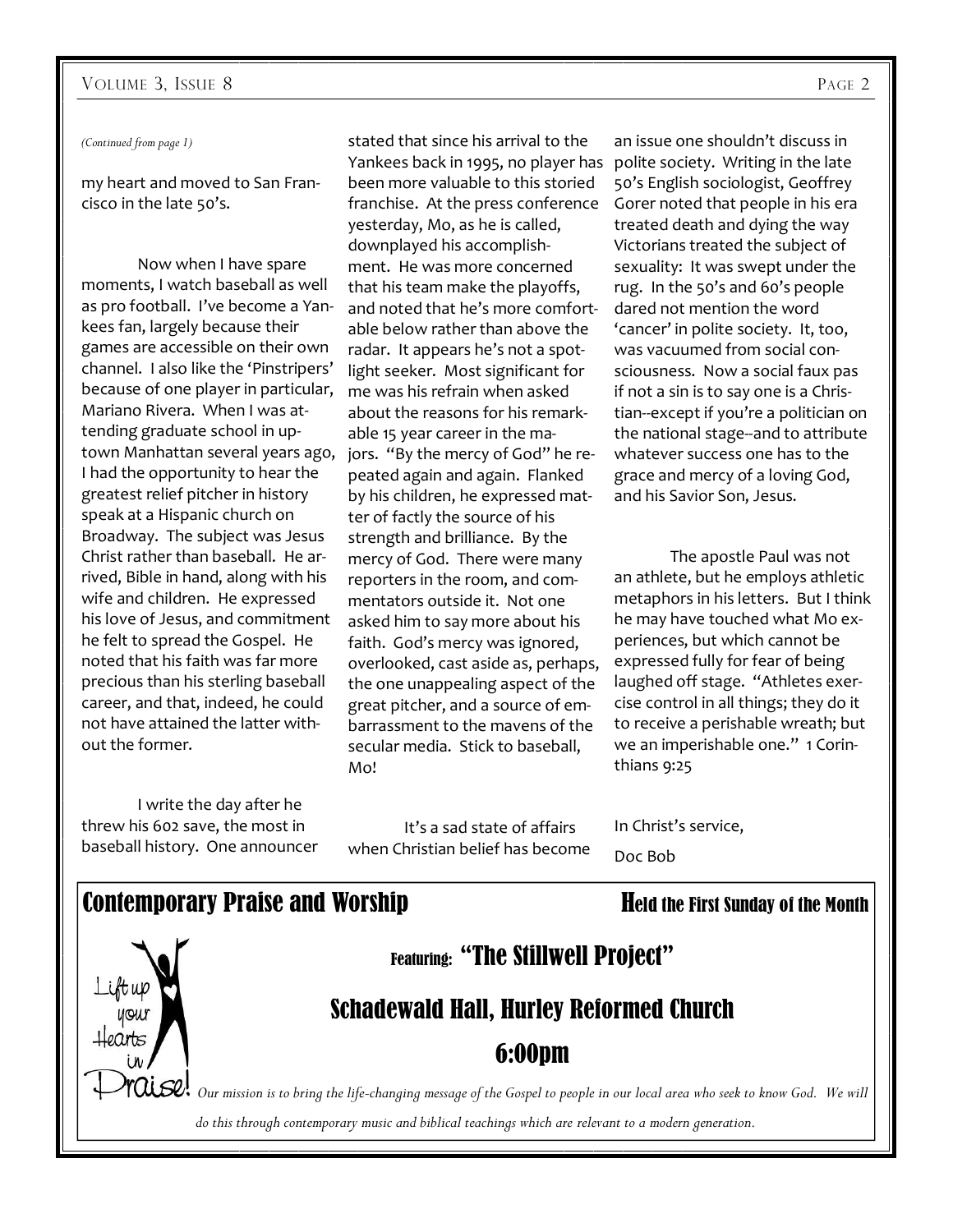#### $\mathbf S$ K E Y G A T  $\mathbf I$  $\overline{\mathbf{C}}$ L R D E N S

The new Columbarium is stunning. The black panels simulate the windows of the church and it's stature represents the solid foundation we have in God. It is for all to enjoy. Visit the area and feel God's love.

Step-by-step the finishing touches are being completed. The selection of final resting places is done, and the engraving of the black granite plates is in the works. Our committee is dedicated to serving your needs. Stickley Gardens is a place to remember, a place to get quiet, a place to be comforted, a place to feel God's love.

FOR MORE INFORMATION ON THE COLUMBARIUM, PLEASE CONTACT ANY OF THE COMMITTEE MEMBERS. LISA LONGTO (331-1438) CHAIRPERSON . JIM PIRRO (383-0079) TREASURER . ESTHER STICKLEY (331-2919) JERRY FINK (246-6567) SECRETARY . DIANA CLINE (338-7276) CONSISTORY LIAISON

A SACRED PLACE OF BEAUTY AND CONTEMPLATION. (LOCATED ON THE SOUTH LAWN OF THE CHURCH)

# BIRTHDAYS

| October           |                |
|-------------------|----------------|
| Kyle Davenport    | 2, '01         |
| Thomas Bell       | 2, '09         |
| Hannah Shambo     | 8,03           |
| Sierra Butler     | 15, '98        |
| Jasper Fox, Jr.   | 19, '10        |
| Ryan Milne        | 20, '06        |
| Kelsey Christiana | 24, '95        |
| Julia Helm        | 27, '02        |
| Jordan Cline      | 28, '96        |
| Sandra Gregory    | 1              |
| Lucas Hopper      | $\overline{2}$ |
| Amy Ryan          | $\overline{2}$ |
| Christa Conlin    | 3              |
| Leigh Hill        | 4              |
| Alissa Sumerano   | 5              |
| Muriel Ferraro    | 6              |
|                   |                |





# ANNIVERSARIES

#### *October*

|                       |                | Pat & Robin Brennan       | $\overline{3}$ |
|-----------------------|----------------|---------------------------|----------------|
|                       |                | Mark & Julie Conlin       | 6              |
| Jerry Fink            | $\overline{7}$ | Kathy & Craig Jansen      | 7              |
| William Henning       | 7              | Sheryl & Howard Delano    | 8              |
| Patrick Tucker        | 8              | Charles & Colette Woodard | 8              |
| Charlotte Gill        | 9              | Ron & Ann Every           | 9              |
| Terry Gaffken         | 10             | Linda & Dick Shook        | 10             |
| <b>Steve Bliss</b>    | 10             | Jennifer & Jim Macarille  | 11             |
| Eric Sullivan         | 10             | Wendy & Charles Ocker     | 12             |
| <b>Stanley Brooks</b> | 14             | Jack & Charlotte Gill     | 15             |
| Marilyn More          | 15             | Wendy & Steve Helsey      | 19             |
| Diana Cline           | 17             | Joyce & Jerry Fink        | 20             |
| Lorraine Denis        | 18             | John & Marianne Mizel     | 21             |
| Nita Rockwell         | 20             | Bill & Peg Baldinger      | 22             |
| Ron Chrisey           | 20             | Terry & John Gaffken      | 23             |
| Julia Tucker          | 21             | Emily & Art Harder        | 26             |
| Katie Christiana      | 22             | Betty & Jim Pirro         | 30             |
| Sarah Harder          | 22             |                           |                |
| Linda Cook            | 25             |                           |                |
| Helen Webber          | 26             |                           |                |
| Nancy Sweeney         | 28             |                           |                |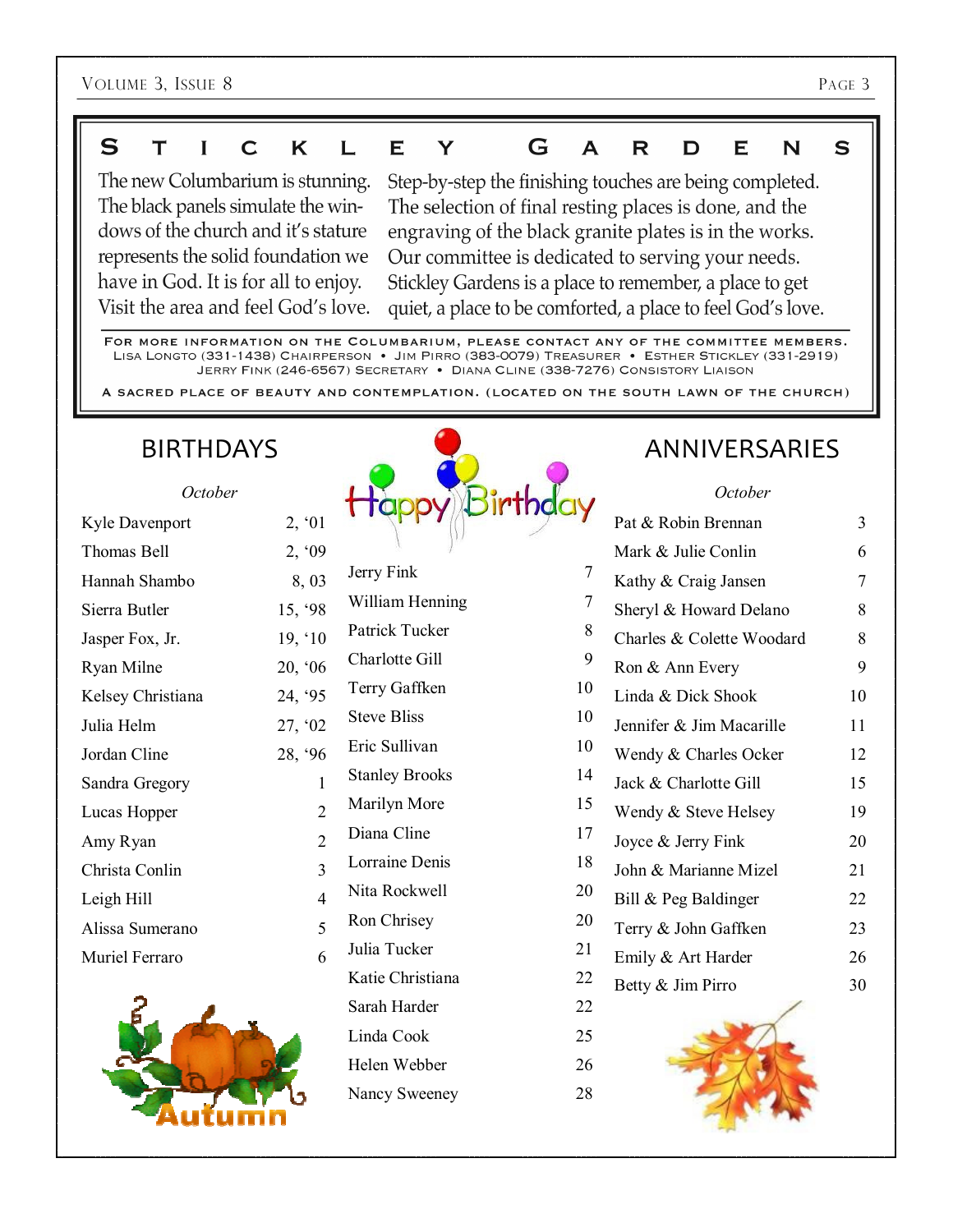#### **Youth Group**

We're beginning Youth Group once again! Can you believe that it's already October?! We held our first meeting and started to plan new and exciting activities for the year.

In October and November we will collect Thanksgiving items for the six Thanksgiving baskets we make for needy families. Donations can be any food item you would find at your table on Thanksgiving Day! Grocery stores often give away turkeys during this season. We would be happy to have them. Collection is ongoing through 11/13/11. All donations should be put in the

food collection box in Schadewald Hall. Thank you for helping families' holidays a little bit brighter!

To help off set the cost of these Thanksgiving baskets we will bake and sell Thanksgiving Breads. Please watch for the pre-order sale as we do sell out very quickly and wouldn't want you to miss out.

If you are in  $5<sup>th</sup>$  grade or higher and would like to join, you are welcome to come to any of the listed activities.

Hurley Reformed Youth Group

#### *Upcoming Activities*

**10/2/11** Youth group Meeting right after church

**10/15/11** Youth Group only sleepover 6pm till 9am

**11/6/11** Youth group meeting right after church

**11/13/11** Last collection day for the Thanksgiving Baskets

**11/19/11** 9am Bake Thanksgiving breads; assemble Thanksgiving Baskets; erect Giving Tree

**11/20/11** Thanksgiving Bread Sale right after church

Weekly Bible Study Tuesday Evening @ 7:00pm

*Or* 

Wednesday Morning (*a*) 7:00am

Discussing the Apostle Paul's 1st Letter to the church at Thessalonica

Where: Dutch Room



# *Local Mission Projects*

*"He who oppresses the poor shows contempt for their Maker, but whoever is kind to the needy honors God." Proverbs 14:31* 

Thanks to everyone who answered the call when asked. In September you generously contributed more than \$1,500 to the Mid-Hudson Valley American Red Cross to be used to help our neighbors devastated by Hurricane



Irene. You also contributed clothing which was taken to the Phoenicia/ Margaretville area, toilet articles (lots of toothpaste, toothbrushes, body soap, deodorant, shampoo and lotions) toilet paper, and paper towels. All these items were delivered to Prattsville and Schoharie, two extremely hard hit communities. Your love, concern prayers and donations are making a difference in these peoples lives.

#### October Missions

The money collected in the October mission envelopes will go to the Hurley Fire Department Women's Auxiliary Loan Closet Fund. The community benefits from the home care equipment loaned out to those in need and the ladies would like to update their inventory and replace outdated items for your use. Thanks for assisting them in this project.

Linda Dux, Mission Committee Chair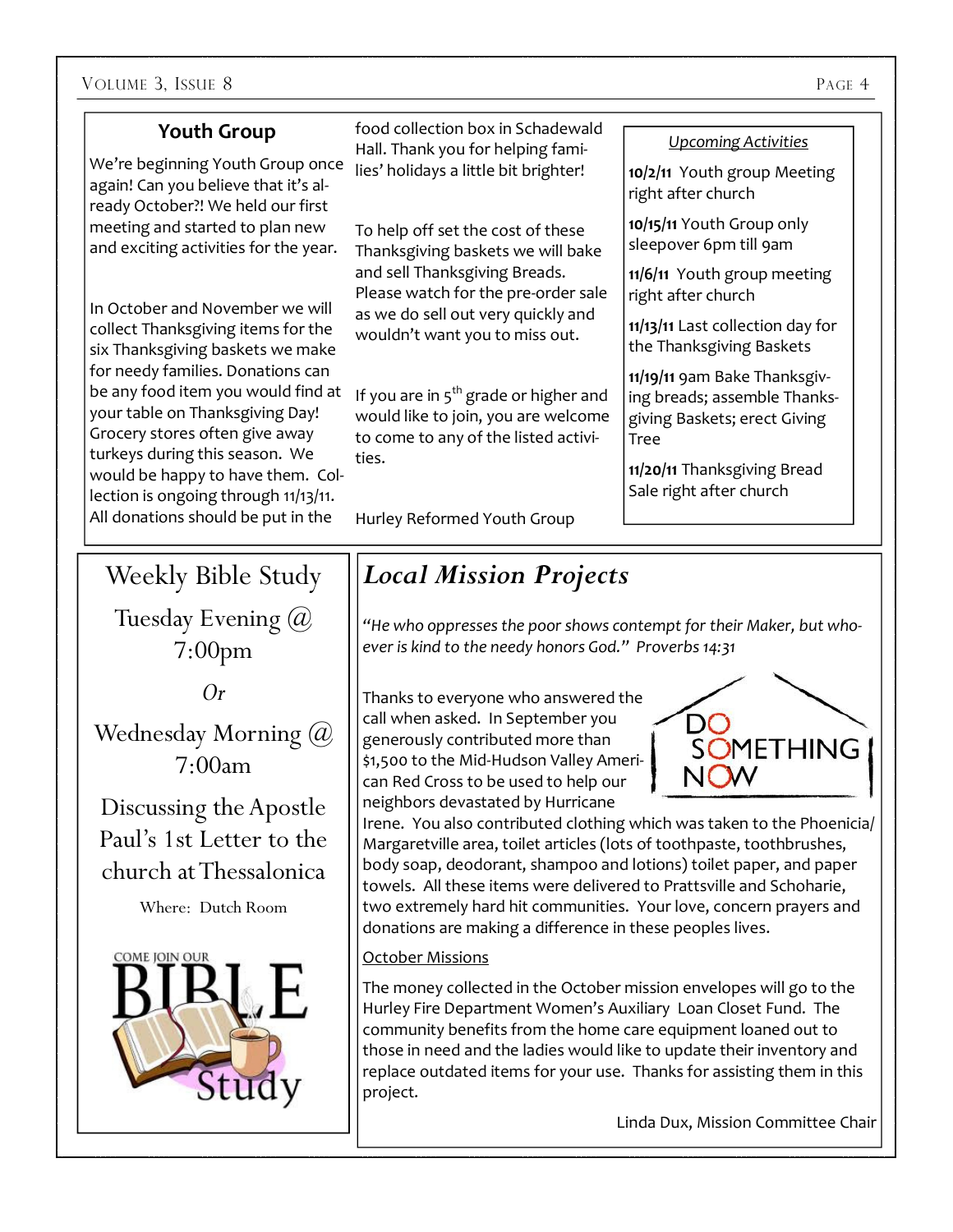Have you signed up yet? The Ladies Tea is this Saturday, Oct 1st. Enjoy the music of special guest Ricki Herb and hear what's new for woman at Hurley this year. Tickets are just \$5. Sign up today at coffee hour.

Woman of all ages are invited to take part in the Woman to Woman Mentoring ministry. If you have felt church a nudge to be a mentor in another Christian woman's life, or have been feeling a need to talk with another woman who will encourage and support you, then

Woman & Foith

this program is for you. Stop by our and Sat Nov 5th 8AM - 2:00PM. The table at coffee hour or contact Karen at 339-4908 to complete a profile card. Program begins on October 24th @7:00 at the

Are you "Loving Well"? Join us for first Loving Well retreat, featuring a DVD series by Beth Moore. It will be Friday Nov 4th 5:30PM - 9:00PM cost is \$35. Continental breakfast and lunch is included. Tickets available at coffee hour; last date for sign up is Oct. 23rd. See Karen Schiff for details or call 339-4908.

### **Women's Guild**

We held our first meeting in September and are off and running. We are a busy group of ladies.

The Guild is making a donation to the church to purchase 12 tables & 10 card tables for Schadewald Hall plus a stand up freezer for the kitchen. We are so thrilled to be able to do this for the church. Thank you for supporting our activities to help make these purchases possible.

At our September meeting we also voted to give \$500 to the Caring Hands Soup Kitchen in Kingston to assist them in their diminishing supplies. Due to the recent storms more and more people have been going to them for food and they are wiped out. We are thrilled that we could help them continue to help others.

#### Calendar:

10/23/11—General Meeting and Executive Committee meeting to discuss benevolence giving

11/8/11—Turkey Dinner bake sale

11/20/11--Meeting

2/11/11—Cookie Walk



We are in need of jewelry—more specifically jewelry that you have haven't worn in months or years or don't really like. Please give these items to Shirley Ruth. We sell jewelry several times a year and our supplies are running low.

Due to the rising cost of pecans we decided to discontinue our Pecan Sale fundraiser.

We invite all women of the church to be apart of the Women's Guild. Church membership is not a requirement. We meet right after church in the Dutch Room. Come see what we are all about!

> Blessings, Sandy Emrich, President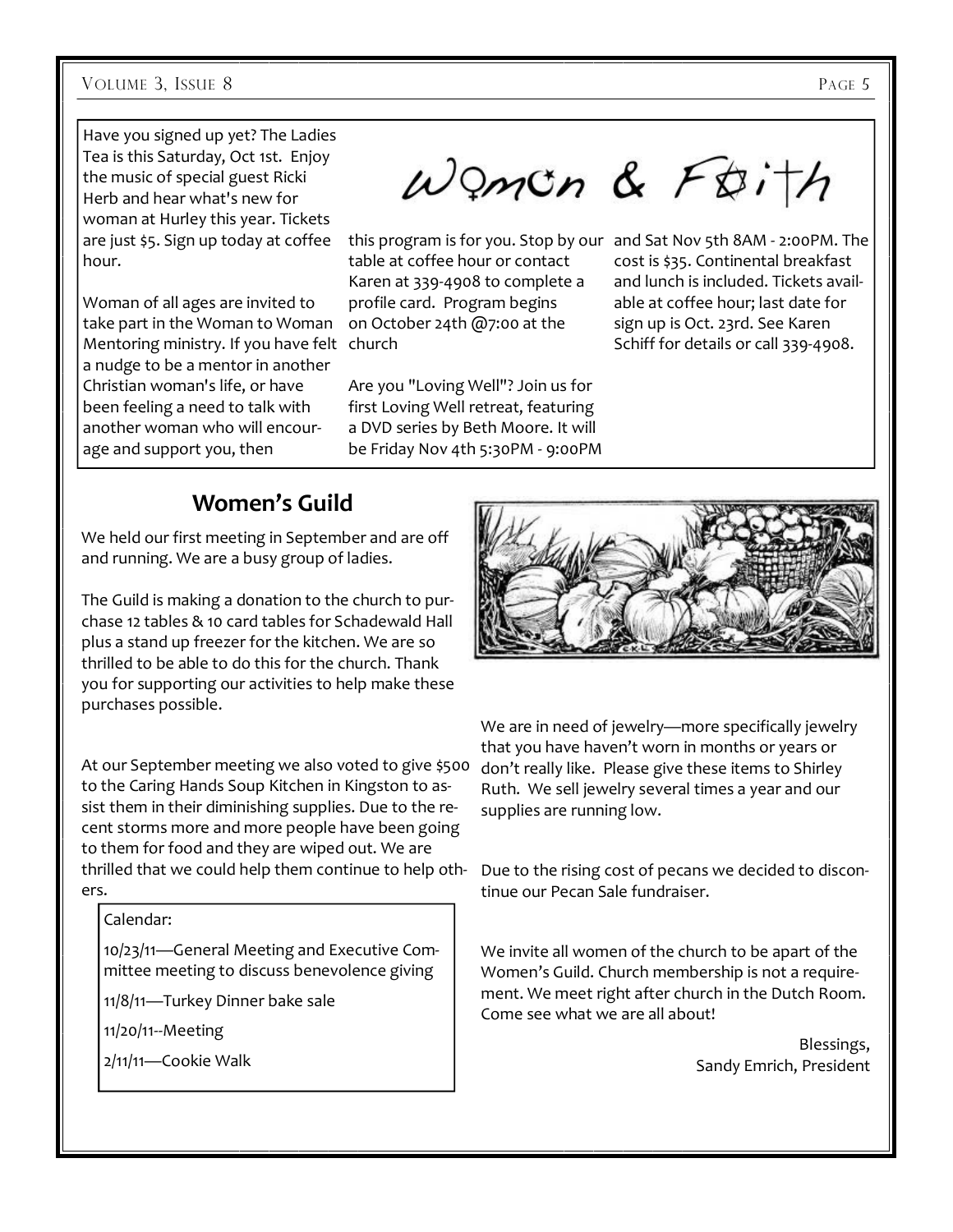# Annual Election Day

# Turkey Dinner

Tuesday

November 8, 2011

Seatings:

4:30, 5:30, 6:30

**Tickets** Adults: \$12.00

Children Under 12: \$5.00

Hurley Reformed Church

For Reservations Call: 331-4121



Take Out Take Out<br>Available rake<br>Available



Clean Up Day October 22, 2011 9:00am - 12:00noon

 Needed: Painters - Rakers - Leaf Blowers General Clean Up

See Jim Pirro for more information.